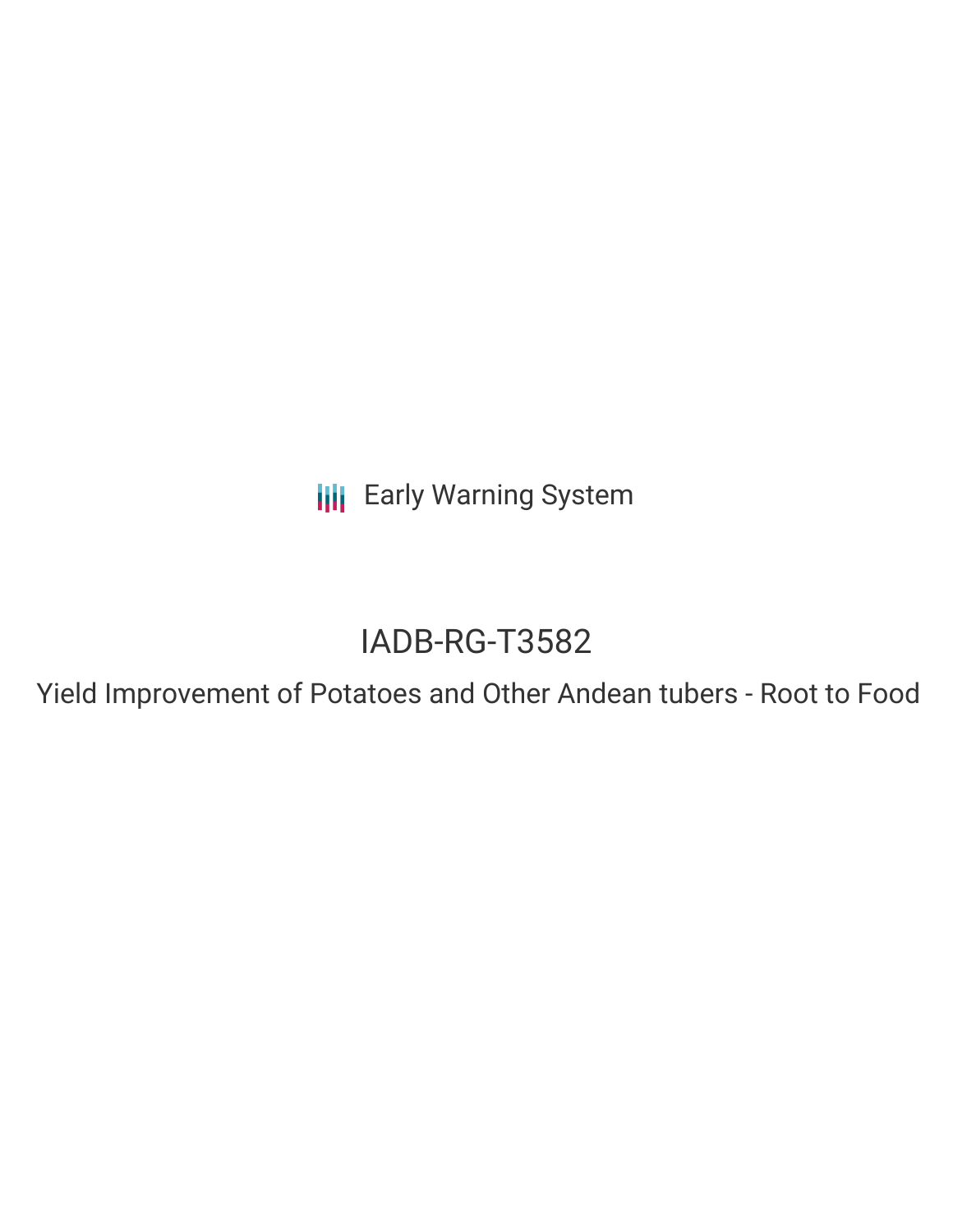

### **Quick Facts**

| Countries                      | Bolivia, Colombia                               |
|--------------------------------|-------------------------------------------------|
| <b>Financial Institutions</b>  | Inter-American Development Bank (IADB)          |
| Status                         | Active                                          |
| <b>Bank Risk Rating</b>        | C                                               |
| <b>Voting Date</b>             | 2020-07-21                                      |
| <b>Borrower</b>                | Government of Bolivia; Government of Colombia   |
| <b>Sectors</b>                 | Agriculture and Forestry, Technical Cooperation |
| <b>Investment Amount (USD)</b> | $$0.20$ million                                 |
| <b>Project Cost (USD)</b>      | \$ 0.72 million                                 |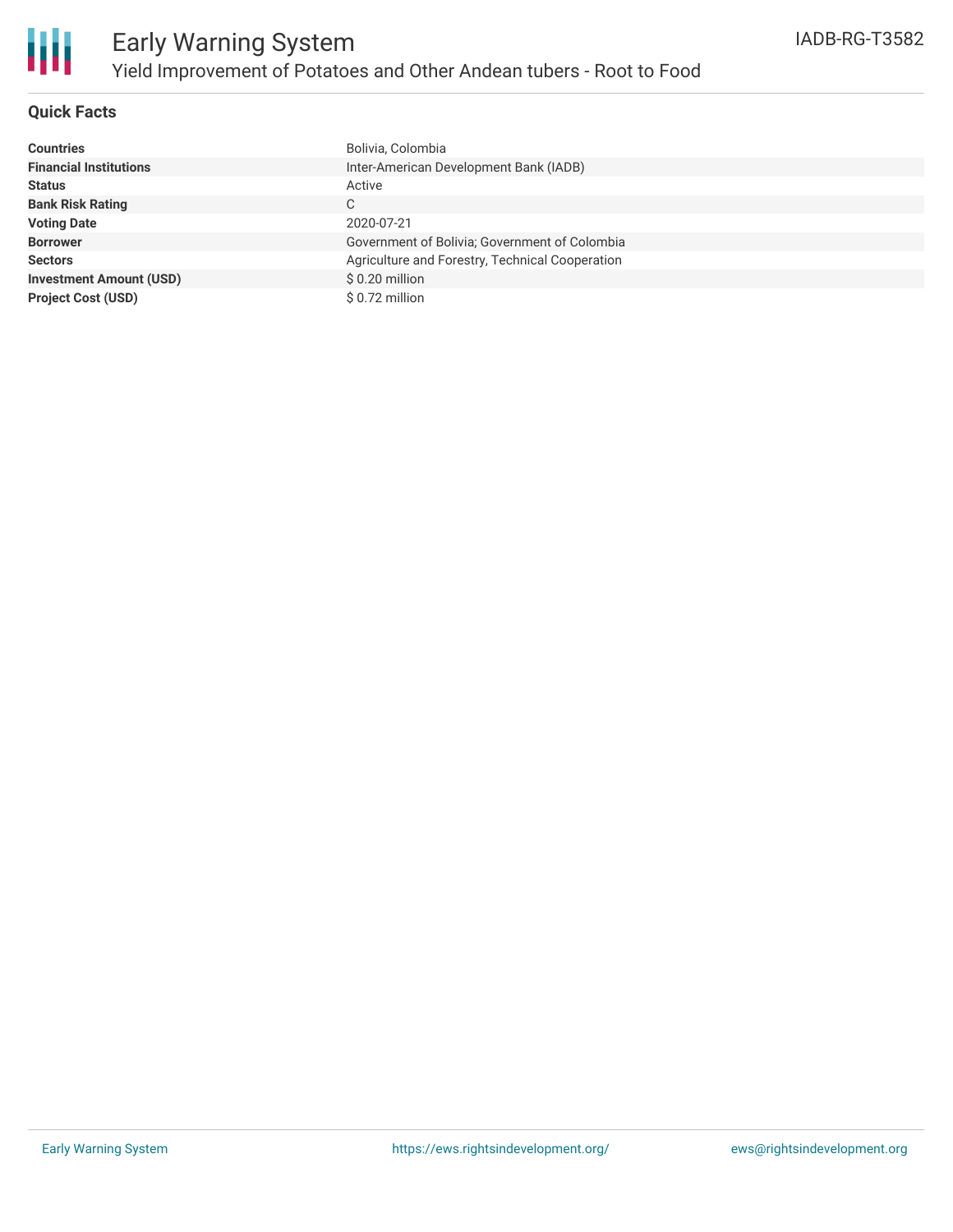

## **Project Description**

Strengthen the economy of family agricultural production units in Bolivia and Colombia that produce native potatoes and Andean tubers, through the participatory development of technological packages and productive chains that impact on the conservation, valuation, improvement of crop yield and environmental sustainability.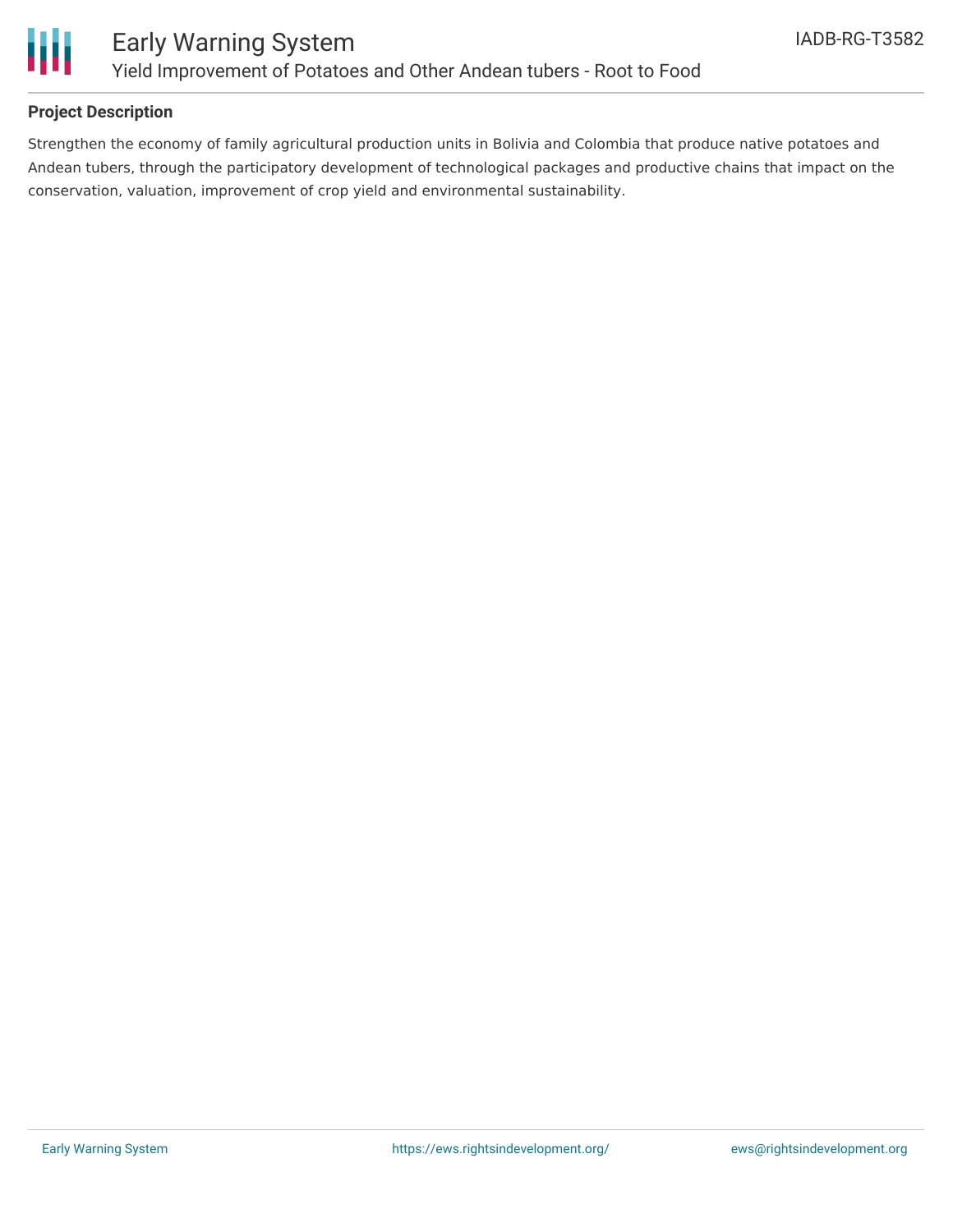

# Early Warning System Yield Improvement of Potatoes and Other Andean tubers - Root to Food

### **Investment Description**

• Inter-American Development Bank (IADB)

The countries' counterpart ammount to USD 523,043.

Besides, the "Investment Type" was not available at the moment of the snapshot.